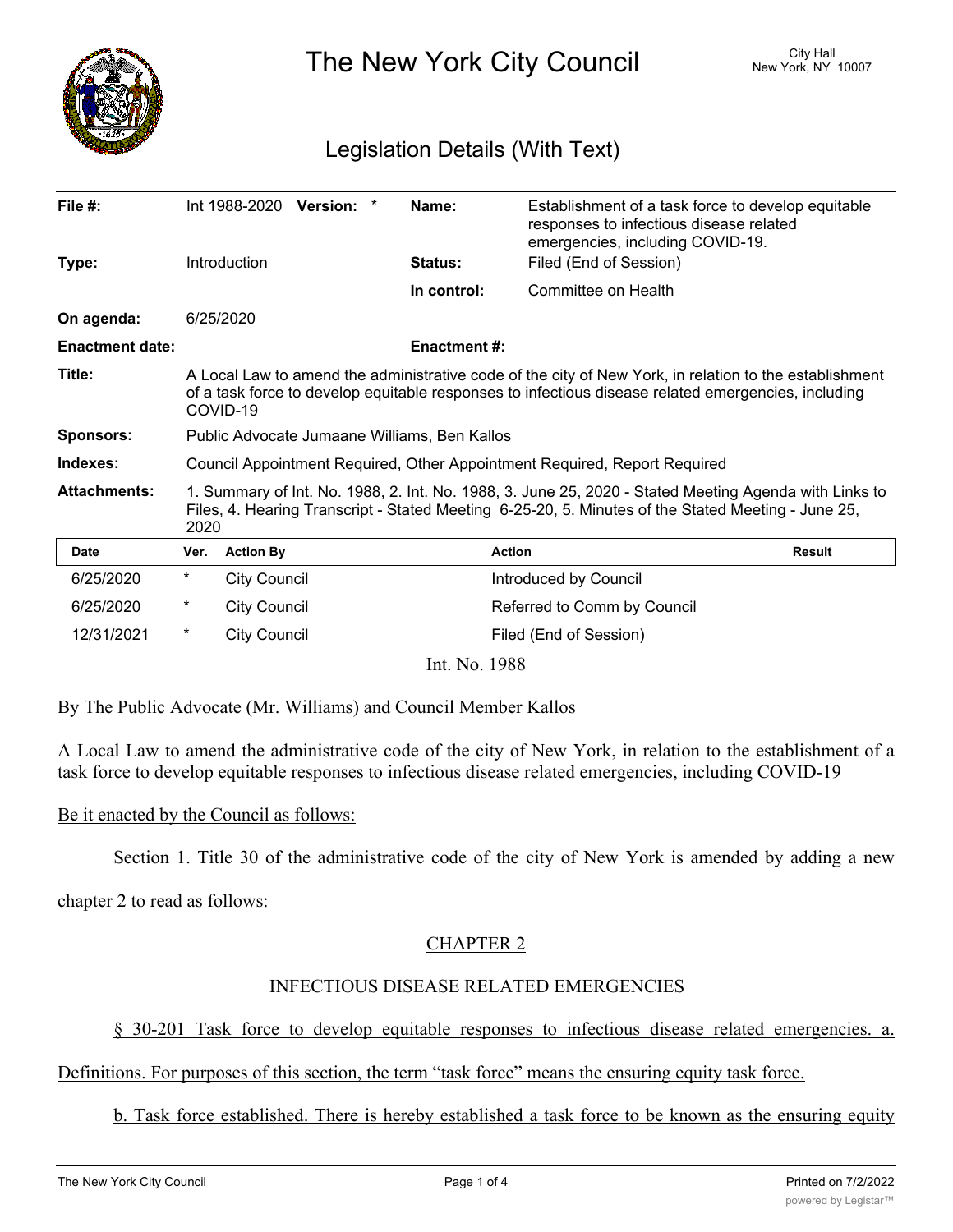#### **File #:** Int 1988-2020, **Version:** \*

task force.

c. Duties. The task force shall study racial disparities in exposure to infectious disease and related testing, treatment and outcomes citywide whenever a state disaster emergency or local state of emergency is declared in relation to an infectious disease that affects the city, and shall make recommendations for legislation and policy to mitigate and eliminate such disparities pursuant to subdivision f of this section.

d. Membership. 1. The task force shall be composed of the following members:

(a) The commissioner of health and mental hygiene or such commissioner's designee;

(b) The commissioner of emergency management or such commissioner's designee;

(c) The commissioner of small business services or such commissioner's designee;

(d) The director of the mayor's office of minority and women-owned business enterprises or such director's designee;

(e) Five members appointed by the mayor;

(f) Two members appointed by the speaker of the council; and

(g) Two members appointed by the public advocate.

2. The public advocate shall designate a chair among the members of the task force.

3. The mayor may invite officers and representatives of relevant federal, state and local agencies and authorities to participate in the work of the task force.

4. Each member of the task force shall serve at the pleasure of the officer who appointed the member. In the event of a vacancy on the task force, a successor shall be appointed in the same manner as the original appointment. All members of the task force shall serve without compensation.

e. Meetings. 1. The task force shall hold at least one meeting each week for any period of time during which an executive order of the governor declares a state disaster emergency related to an infectious disease that affects the city, or an order of the mayor declares a local state of emergency related to an infectious disease. Notwithstanding the expiration of any such order, the task force shall continue to hold at least one meeting each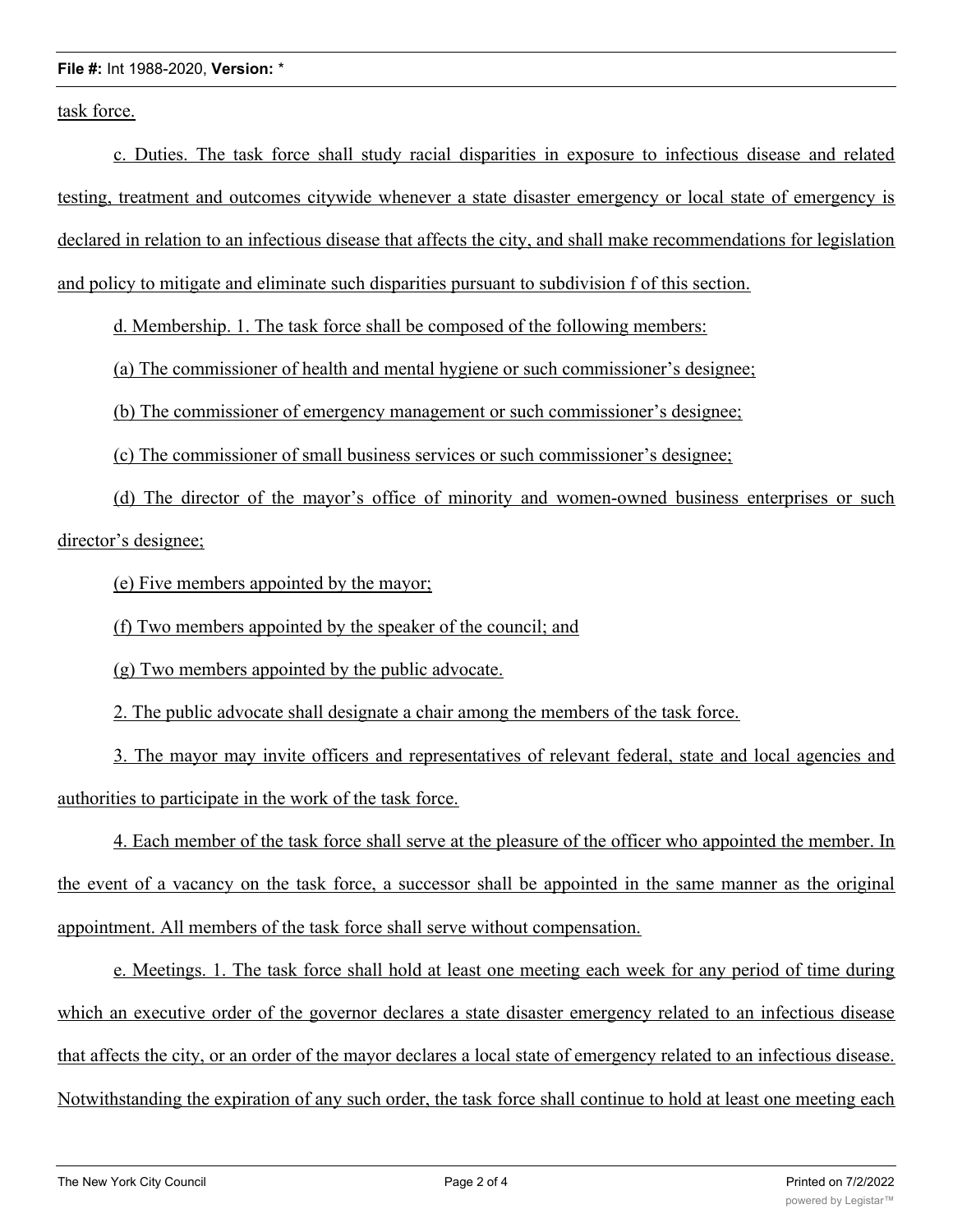week until the submission of a report pursuant to subdivision f of this section in connection with the originating infectious disease related emergency.

2. The task force may invite experts and stakeholders to attend its meetings and to provide testimony and information relevant to its duties.

3. Meetings may be held in person or via videoconferencing. Public access shall be granted to all meetings via videoconferencing. The minutes of such meetings shall be published on the office's website no later than one day after each such meeting.

f. Report. 1. No later than 100 days after the task force's first meeting after the issuance of an executive order of the governor declaring a state disaster emergency or an order of the mayor declaring a local state of emergency related to an infectious disease, the task force shall submit a report to the mayor, the speaker of the council and the public advocate setting forth its recommendations for legislation and policy relating to the mitigation and elimination of racial disparities in exposure to infectious disease and related testing, treatment and outcomes. The report shall set forth a plan to mitigate such disparities, which shall address city-provided financial support and other programs that may improve outcomes for persons affected by the disparities identified in such report. The report shall include a summary of information the task force considered in formulating its recommendations.

2. The commissioner of emergency management shall publish the task force's report on the office's website no later than one day after its submission to the mayor, the speaker of the council and the public advocate.

g. Agency support. Each agency shall provide appropriate staff and resources to support the work of such agency related to the task force.

h. Suspension and reinstatement. 1. The task force's duties pursuant to subdivision c of this section and the task force's meeting requirements pursuant to subdivision e of this section shall be suspended upon submission of a report pursuant to subdivision f of this section unless the chair of the task force determines that